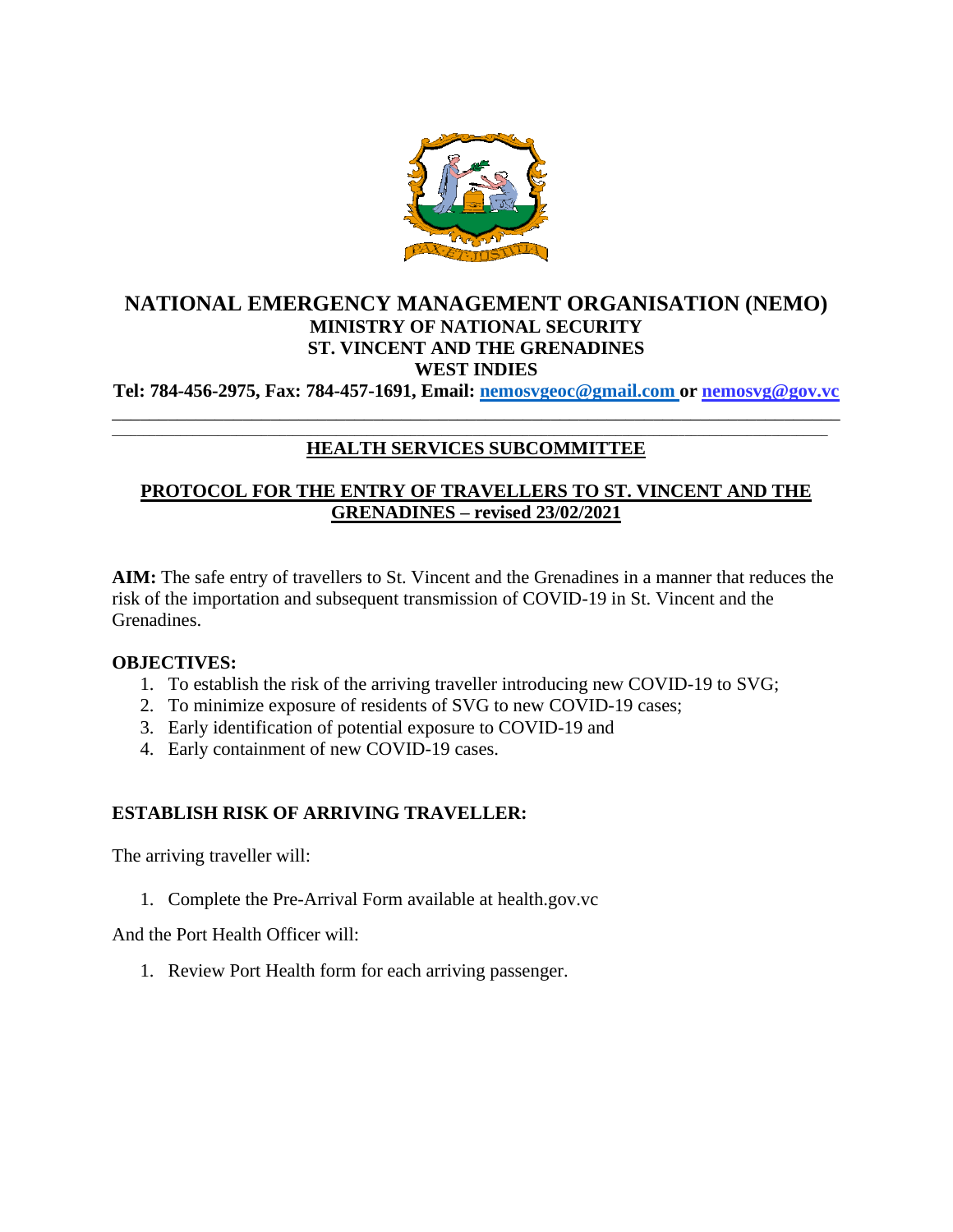# **PHASED PROCESS OF ENTRY OF TRAVELERS TO ST. VINCENT AND THE GRENADINES:**

## TESTING & QUARANTINE:

#### PHASE #11 - **Commencing Tuesday February 23rd , 2021**

1. Travellers to St. Vincent and the Grenadines **MUST ARRIVE WITH** a negative SARS-CoV-2 **RT-PCR** COVID-19 test result as per the following:

## a. **Very High Risk Countries:**

- i. Brazil, South Africa.
- ii. Must arrive with a negative result of a COVID-19 (RT-PCR) test done no more than **seventy-two (72) hours** or three (3) days before arrival.
- iii. May be retested for COVID-19 (RT-PCR) on arrival in SVG.
- iv. **MUST Mandatory quarantine for twenty-one (21) days in a Tourism Authority/MOHWE approved Transition/Quarantine Hotel at their cost.** Must arrive with proof of the fully paid reservation.
- v. MUST transfer to the Transition Hotel in an approved AIA taxi or approved vessel (plane or ferry) at own expense.
- vi. Must be retested on day seven (7) and day fourteen (14) of quarantine.

#### b. **High Risk Countries**:

- i. **Barbados,** United States of America, including the United States Virgin Islands (USVI), China, United Kingdom, Germany, Guyana, Suriname, Belize, St. Lucia, Jamaica, Trinidad and Tobago, Dominican Republic, Mexico, India, Panama, Argentina, Peru, Haiti, Colombia, Cuba, British Virgin Islands, Nigeria, Indonesia, Philippines, Italy, Bahamas, Canada, Turks and Caicos Islands, France (including overseas regions), Spain and Russia.
- ii. Must arrive with a negative result of a COVID-19 (RT-PCR) test done no more than **seventy-two (72) hours** or three (3) days before arrival.
- iii. May be retested for COVID-19 (RT-PCR) on arrival in SVG.
- iv. **MUST Mandatory quarantine for fourteen (14) days in a Tourism Authority/MOHWE approved Transition/Quarantine Hotel at their cost.** Must arrive with proof of the fully paid reservation.
- v. MUST transfer to the Transition Hotel in an approved AIA taxi or approved vessel (plane or ferry) at own expense.
- vi. Must be retested between day four (4) and day (7) of quarantine.
- c. **Medium Risk Countries** (the country of residence will be the last country that the traveller was present in for at least 21 days):
	- i. Grenada, Taiwan, Antigua and Barbuda;
	- ii. **Must arrive** with a negative result of a COVID-19 (RT-PCR) test done no more than 72 hours before arrival.
	- iii. **May be retested** on arrival in SVG.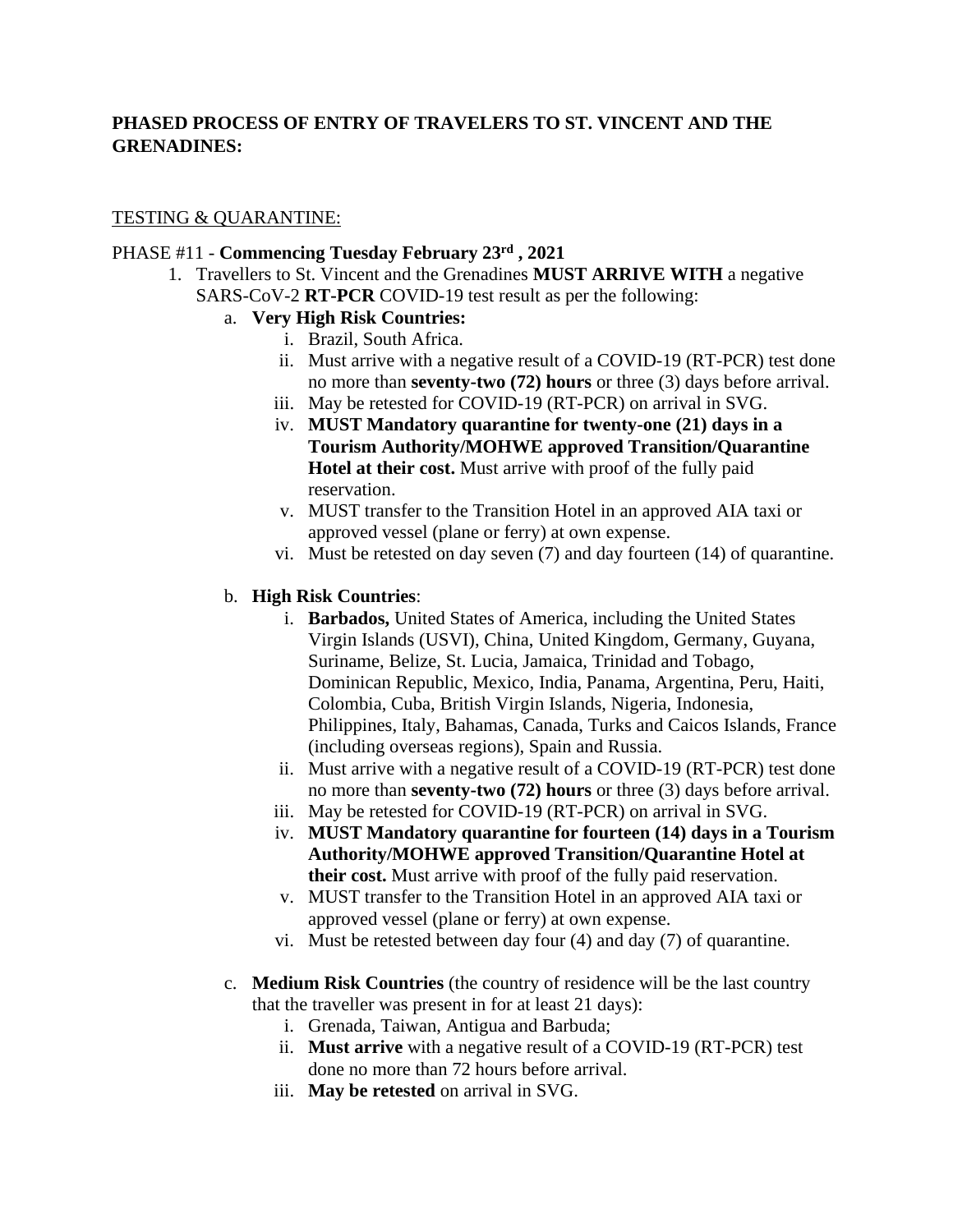- iv. **MUST Mandatory quarantine for seven (7) days in a Tourism Authority/MOHWE approved Transition/Quarantine Hotel at their cost.**
- v. Must be retested on day four (4) of quarantine.
- vi. Must continue five (5) monitored days in an approved home/hotel/vessel at the discretion of the Port Health Officer.
- d. **Low Risk Countries** (the country of residence will be the last country that the traveller was present in for at least 21 days)**:**
	- i. Anguilla, Dominica, Montserrat, St. Kitts and Nevis;
	- ii. **Must arrive** with a negative result of a COVID-19 (RT-PCR) test done no more than 72 hours before arrival.
	- iii. **May be tested** on arrival in SVG at the discretion of the Port Health Officer.
	- iv. **No quarantine** if no evidence of onboard vessel exposure and not in a high-risk occupation.

#### e. **Resort Specific "Bubble Protocol" Hotels in SVG:**

- i. Resort Specific Protocols must be approved by the Health Services Subcommittee of the National Emergency Organization and bear the stamp of the NEMO.
- ii. Resort Specific "Bubble Protocol" Approved Hotels Mandarin Oriental Canouan, Soho Beach House Canouan, Canouan Estates Resort and Villas, Bequia Beach Hotel, Petit St. Vincent Island & Resort, Mustique.
- **iii. Travelers from Brazil and South Africa must comply with the general protocol and not the resort specific bubble resort protocol.**
- f. Any other country not assigned to the above categories should be assumed to be high risk.
- g. High risk occupations include:
	- i. Canadian Farm Workers
	- ii. Crew members (persons **coming from** a sailing vessel)
	- iii. Oil Rig workers
	- iv. Health Care Workers (current)
	- v. Prison/Detention Facility Workers.
- h. **Travelers arriving with evidence of being fully vaccinated (at least 4 weeks after the final dose) with a COVID-19 vaccine recognized by the Ministry of Health, Wellness and the Environment of St. Vincent and the Grenadines (National Regulatory Authority) shall:**
	- i. Present with documented evidence of full vaccination issued by a competent authority;
	- ii. **Must arrive** with a negative result of a COVID-19 (RT-PCR) test done no more than 72 hours before arrival.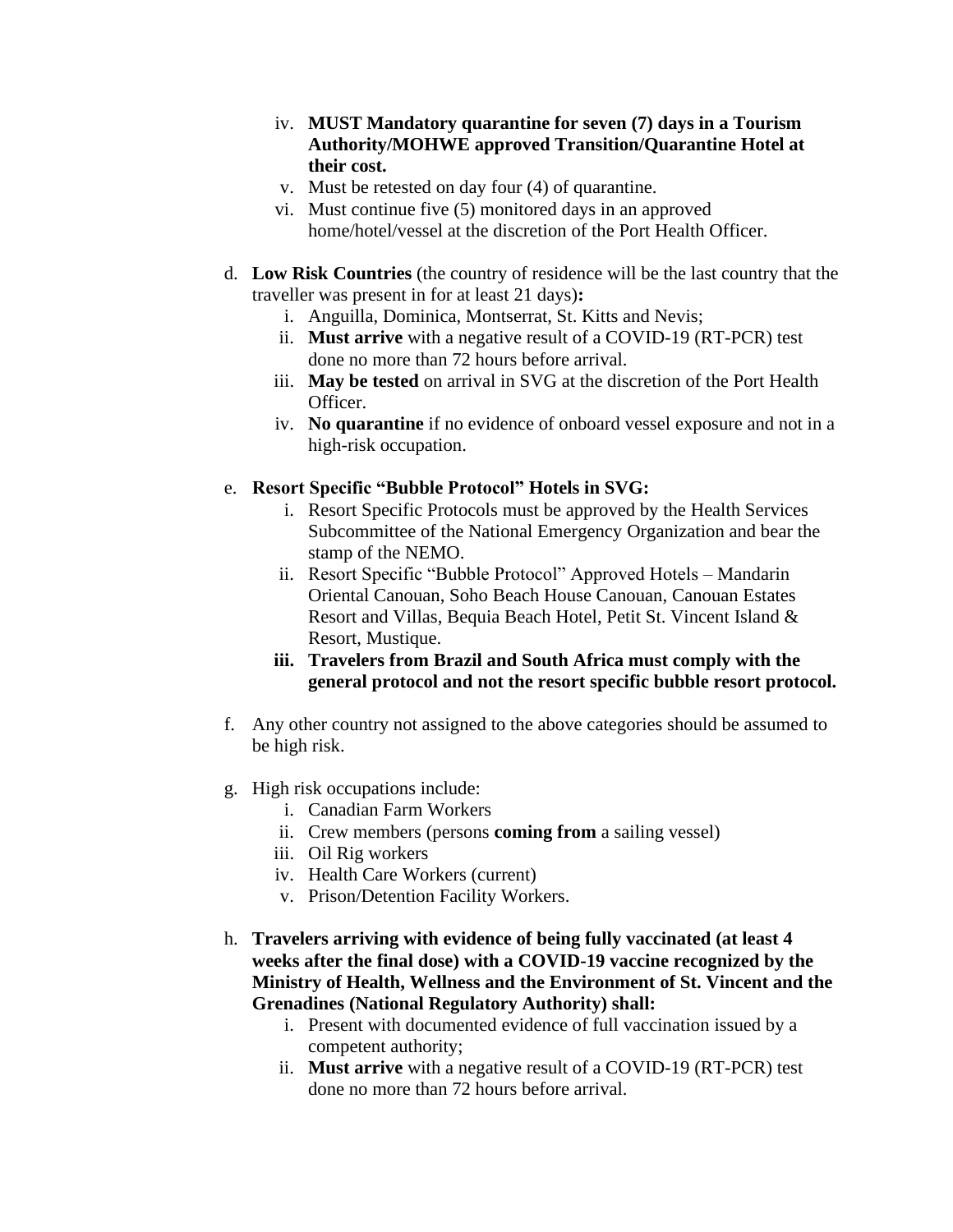- iii. **Must be retested** on arrival in SVG.
- iv. **MUST Mandatory quarantine for seven (7) days in a Tourism Authority/MOHWE approved Transition/Quarantine Hotel at their cost.**
- v. **Must be retested** on day five (5) of quarantine.
- 2. In-transit Passengers:
	- a. Through St. Vincent and the Grenadines:
		- i. Must have a negative COVID-19 PCR test result done within **72 hours of arrival.**
		- ii. If the in-transit period does not include an over-night stay, that period must be spent at the Argyle International Airport.
		- iii. If the in-transit period includes an over-night stay, that period must be spent in a TA/MOHWE approved hotel.
	- b. Travellers intending to transit through another country from St. Vincent and the Grenadines are advised to visit the country's travel website to determine the requirements for travel. For
		- i. Grenada [https://www.nowgrenada.com/2020/07/protocol-for-travellers](https://www.nowgrenada.com/2020/07/protocol-for-travellers-into-grenada/)[into-grenada/](https://www.nowgrenada.com/2020/07/protocol-for-travellers-into-grenada/)
		- ii. Antigua <https://visitantiguabarbuda.com/travel-advisory/>
		- iii. Barbados <https://www.visitbarbados.org/covid-19-travel-guidelines-2020>
		- iv. St. Lucia <https://www.stlucia.org/en/covid-19/>
- 3. Diplomats:
	- a. Must have a negative PCR COVID-19 test result done within **72 hours of arrival**.
	- b. **ALL Diplomats must quarantine for the duration of time as per the approved protocols. The site of quarantine will be at the discretion of the Chief Medical Officer or the Medical Officer of Health.**

## **PROCESS ON ARRIVAL:**

#### ARRIVAL ASSESSMENT:

a. Review of online pre-arrival form.

#### ESTABLISH SARS-COV-2/COVID-19 STATUS:

- a. Approval of SARS-CoV-2 test result by Port Health Team.
- b. Collection of a nasal swab specimen for a COVID-19 PCR test from all qualifying disembarking travellers.